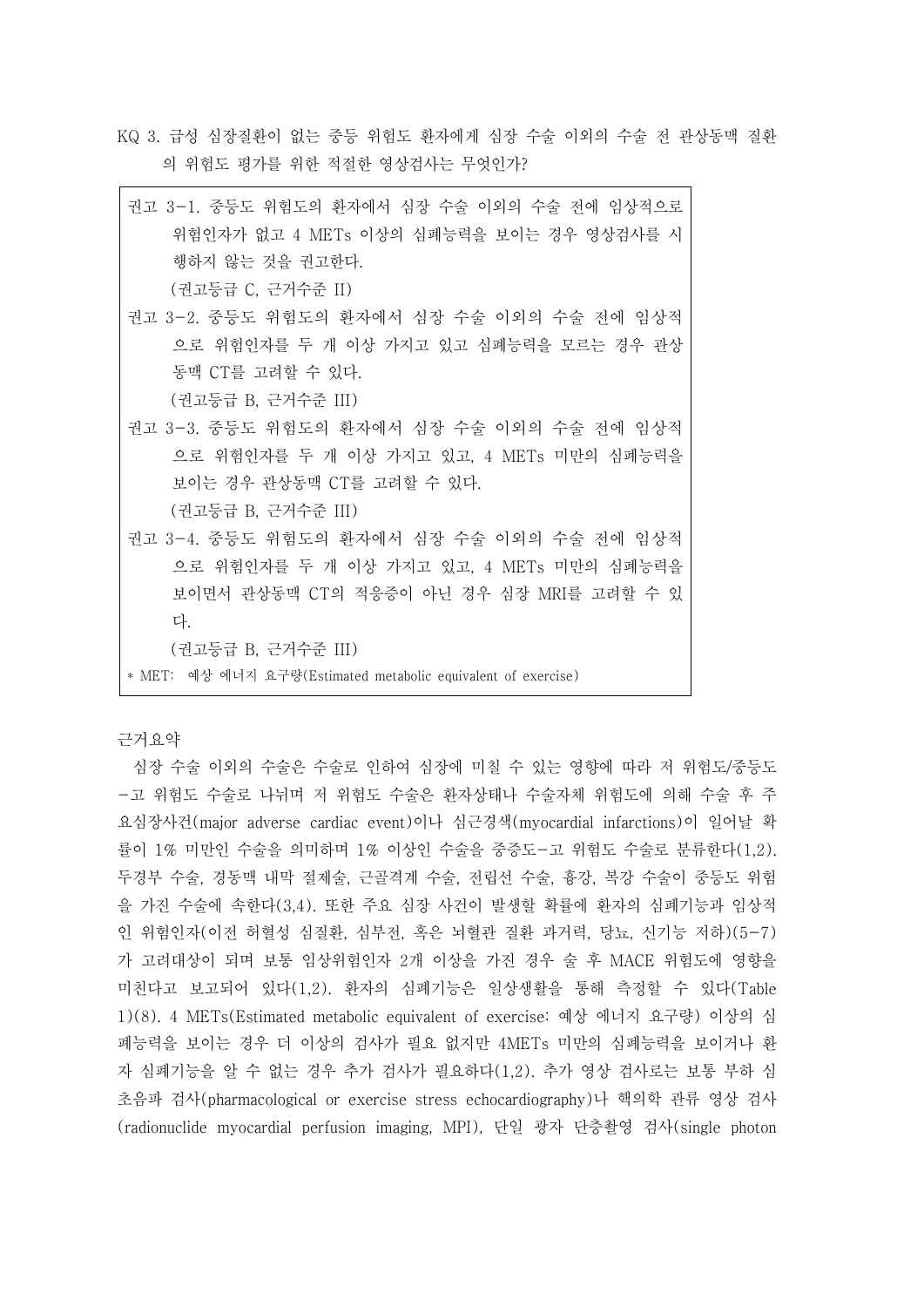emission computed tomography) 등이 있으며(1,2) 최근에 장 수술 이외의 수술 전 관상동맥 질환 선별검사로서 관상동맥 CT의 진단능력이 침습적 관상동맥 조영술과 비슷함이 보고되었다 (9). 비침습적인 검사로 많이 이용되는 부하 심 초음파 검사는 약물 혹은 운동부하를 이용하여 평상시와 심 부하 시 심근의 기능을 평가할 수 있지만 영상 질이 떨어지고 관상동맥을 직접 평 가하기 어렵다는 단점이 있다(10).

|  |  |  |  |  |  | 표 1. 다양한 활동의 예상 에너지 요구량(MET) |
|--|--|--|--|--|--|------------------------------|
|--|--|--|--|--|--|------------------------------|

| <b>MET</b>  | 활동                                                                                                                                                                                         |
|-------------|--------------------------------------------------------------------------------------------------------------------------------------------------------------------------------------------|
| $1-4$ METs  | 혼자서 자신을 돌볼 수 있는가?<br>먹고 옷을 입고 화장실을 사용할 수 있는가<br>집 근처 실내를 걸어 다닐 수 있는가?<br>평지 한 두 블록을 2-3 mile/h (3.2−4.8 km/h)의 속도로 걸을 수 있는가?<br>설거지나 잔디 깎기 등의 간단한 집안일을 할 수 있는 가?                           |
| $4-10$ METs | 계단이나 어덕을 올라갈 수 있는가?<br>4 mile/h (6.4 km/h) 속도로 평지를 걸을 수 있는가?<br>짧은 거리를 뛸 수 있는가?<br>바닥을 닦는다거나 무거우 가구를 드는 등의 힘든 집안일을 할 수 있는가?<br>골프, 볼링, 댄스, 테니스 복식경기, 축구, 야구공 던지기 등의 레크리에이션 활동을 할<br>수 있는가? |
| $>10$ METs  | 수영, 테니스 단식경기, 축구, 야구, 스키 등의 격렬한 스포츠에 참여할 수 있는가?                                                                                                                                            |

권고 고려사항

1. 이득과 위해

최근 많이 이용되고 있는 관상동맥 CT는 방사선 노출의 위험이 있지만 부하 심초음파에 비 해 관상동맥과 함께 주변구조물을 평가할 수 있고 관류 CT를 통하여 기능적인 평가도 가능하 다(10). 또한 다중채널 개발과 시간해상도 향상, 재구성기법의 발달에 따라 영상의 질과 진단 능을 유지하면서 최소 1 mSv 이하의 방사선 노출로 검사가 가능하게 되었다(11). 최소 5 mSv 이상의 방사선에 노출되는 핵의학 검사에 비해 훨씬 적은 양의 방사선 노출과 시간해상도가 높 은 영상을 단시간에 얻을 수 있게 되었다(11,12).

심장 MRI는 우수한 공간해상도(spatial resolution)를 보이며 심기능(function) 평가가 가능 하고 CT나 핵의학검사와 다르게 방사선 노출이 없다는 장점이 있지만 촬영시간이 오래 걸리고 여러 가지 금기사항(폐쇄공포증, 인공심박동기 등)이 있으며 CT에 비해 접근성이 떨어져 CT 를 시행할 수 없는 경우 고려할 수 있다(13).

2. 국내 수용성과 적용성(Acceptability and Applicability)

현재 국내 심장 관상동맥 CT와 심장 MRI 이용에 대한 진료지침이 발표되어 있어 진료지침 의 국내 수용성과 적용성은 매우 높을 것으로 기대된다. 그 외 다른 참고지침의 권고내용과 이 에 대한 국내 수용성과 적용성 평가는 부록에 제시되었다.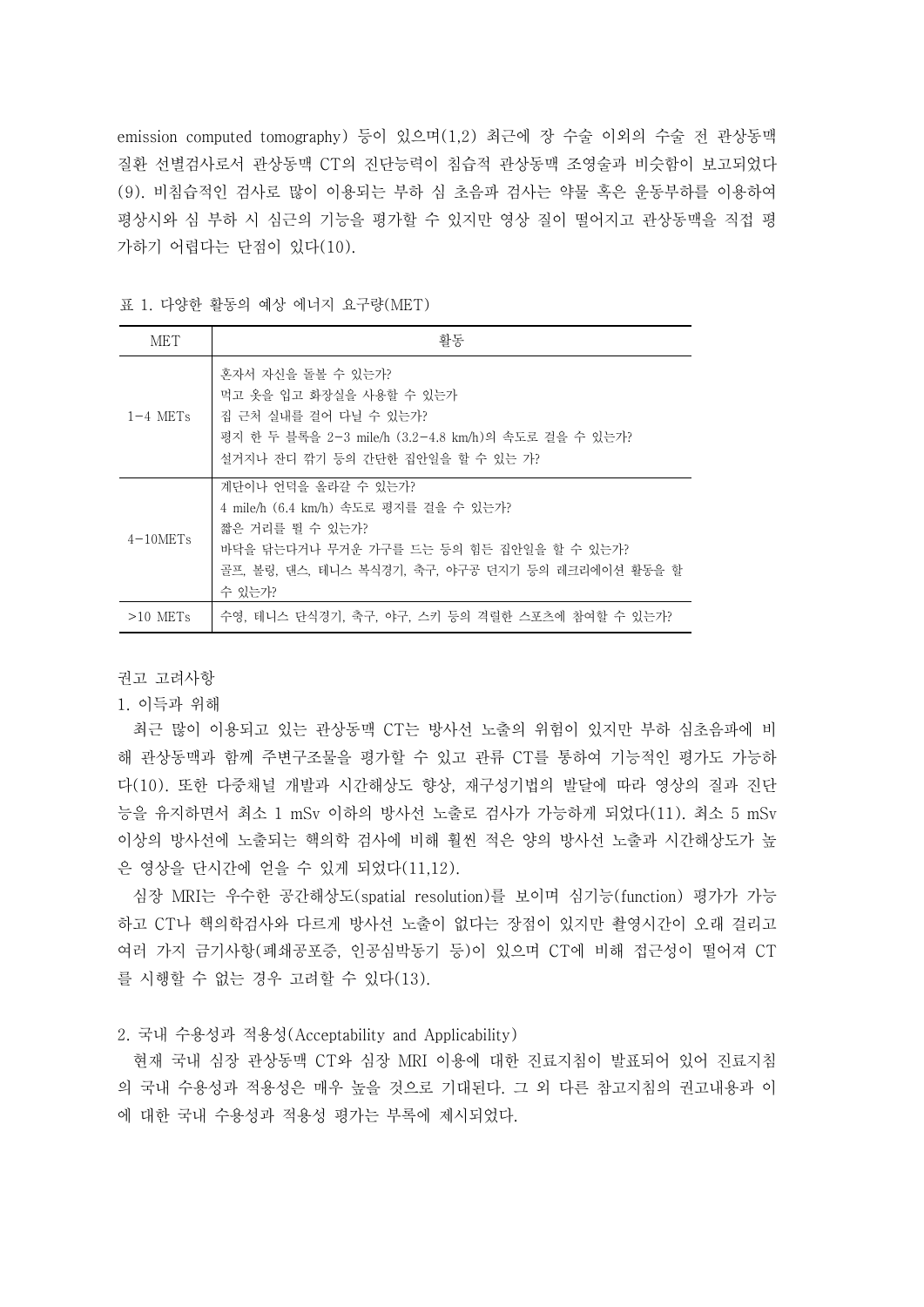3. 검사별 방사선량



## 참고문헌

- 1. Fleisher LA, Fleischmann KE, Auerbach AD, Barnason SA, Beckman JA, Bozkurt B, et al. 2014 ACC/AHA Guideline on Perioperative Cardiovascular Evaluation and Management of Patients Unde rgoing Noncardiac Surgery: Executive Summary: A Report of the American College of Cardiology /American Heart Association Task Force on Practice Guidelines. Developed in Collaboration with the American College of Surgeons, American Society of Anesthesiologists, American Society of Echocardiography, American Society of Nuclear Cardiology, Heart Rhythm Society, Society for C ardiovascular Angiography and Interventions, Society of Cardiovascular Anesthesiologists, and Soc iety of Vascular Medicine Endorsed by the Society of Hospital Medicine. J Nucl Cardiol. 2015;2 2:162-215.
- 2. Fleisher LA, Fleischmann KE, Auerbach AD, Barnason SA, Beckman JA, Bozkurt B, et al. 2014 ACC/AHA Guideline on Perioperative Cardiovascular Evaluation and Management of Patients Unde rgoing Noncardiac Surgery: A Report of the American College of Cardiology/American Heart Ass ociation Task Force on Practice Guidelines. J Am Coll Cardiol. 2014;64:77-137.
- 3. Fleisher LA, Beckman JA, Brown KA, Calkins H, Chaikof E, Fleischmann KE, et al. ACC/AHA 20 07 Guidelines on Perioperative Cardiovascular Evaluation and Care for Noncardiac Surgery: A Re port of the American College of Cardiology/American Heart Association Task Force on Practice Guidelines (Writing Committee to Revise the 2002 Guidelines on Perioperative Cardiovascular Ev aluation for Noncardiac Surgery): Developed in Collaboration with the American Society of Echoc ardiography, American Society of Nuclear Cardiology, Heart Rhythm Society, Society of Cardiova scular Anesthesiologists, Society for Cardiovascular Angiography and Interventions, Society for V ascular Medicine and Biology, and Society for Vascular Surgery. Circulation 2007;116:418-99.
- 4. Fleisher LA, Beckman JA, Brown KA, Calkins H, Chaikof EL, Fleischmann KE, et al. ACC/AHA 2 007 Guidelines on Perioperative Cardiovascular Evaluation and Care for Noncardiac Surgery: Exec utive Summary: A Report of the American College of Cardiology/American Heart Association Tas k Force on Practice Guidelines (Writing Committee to Revise the 2002 Guidelines on Perioperati ve Cardiovascular Evaluation for Noncardiac Surgery) Developed in Collaboration With the Ameri can Society of Echocardiography, American Society of Nuclear Cardiology, Heart Rhythm Society, Society of Cardiovascular Anesthesiologists, Society for Cardiovascular Angiography and Intervent ions, Society for Vascular Medicine and Biology, and Society for Vascular Surgery. J Am Coll Ca rdiol. 2007;50:1707-32.
- 5. Cohen ME, Ko CY, Bilimoria KY, Zhou L, Huffman K, Wang X, et al. Optimizing ACS NSQIP Mo deling for Evaluation of Surgical Quality and Risk: Patient Risk Adjustment, Procedure Mix Adjus tment, Shrinkage Adjustment, and Surgical Focus. J Am Coll Surg. 2013;217:336-46.e331
- 6. Gupta PK, Ramanan B, Lynch TG, Sundaram A, MacTaggart JN, Gupta H, et al. Development and Validation of a Risk Calculator for Prediction of Mortality After Infrainguinal Bypass Surgery. J Vasc Surg. 2012;56:372-9.
- 7. Ford MK, Beattie WS, Wijeysundera DN, Systematic Review: Prediction of Perioperative Cardiac Complications and Mortality by the Revised Cardiac Risk Index. Ann Intern Med. 2010;152:26-3 5.
- 8. Reilly DF, McNeely MJ, Doerner D, Greenberg DL, Staiger TO, Geist MJ, et al. Self-Reported E xercise Tolerance and the Risk of Serious Perioperative Complications. Arch Intern Med. 1999;1 59:2185-92.
- 9. Kaneko K, Ito M, Takanashi T, Hashizume E, Owashi K, Kaneko H, et al. Computed Tomography and Scintigraphy vs. Cardiac Catheterization for Coronary Disease Screening Prior to Noncardiac Surgery. Intern Med. 2010;49:1703-10.